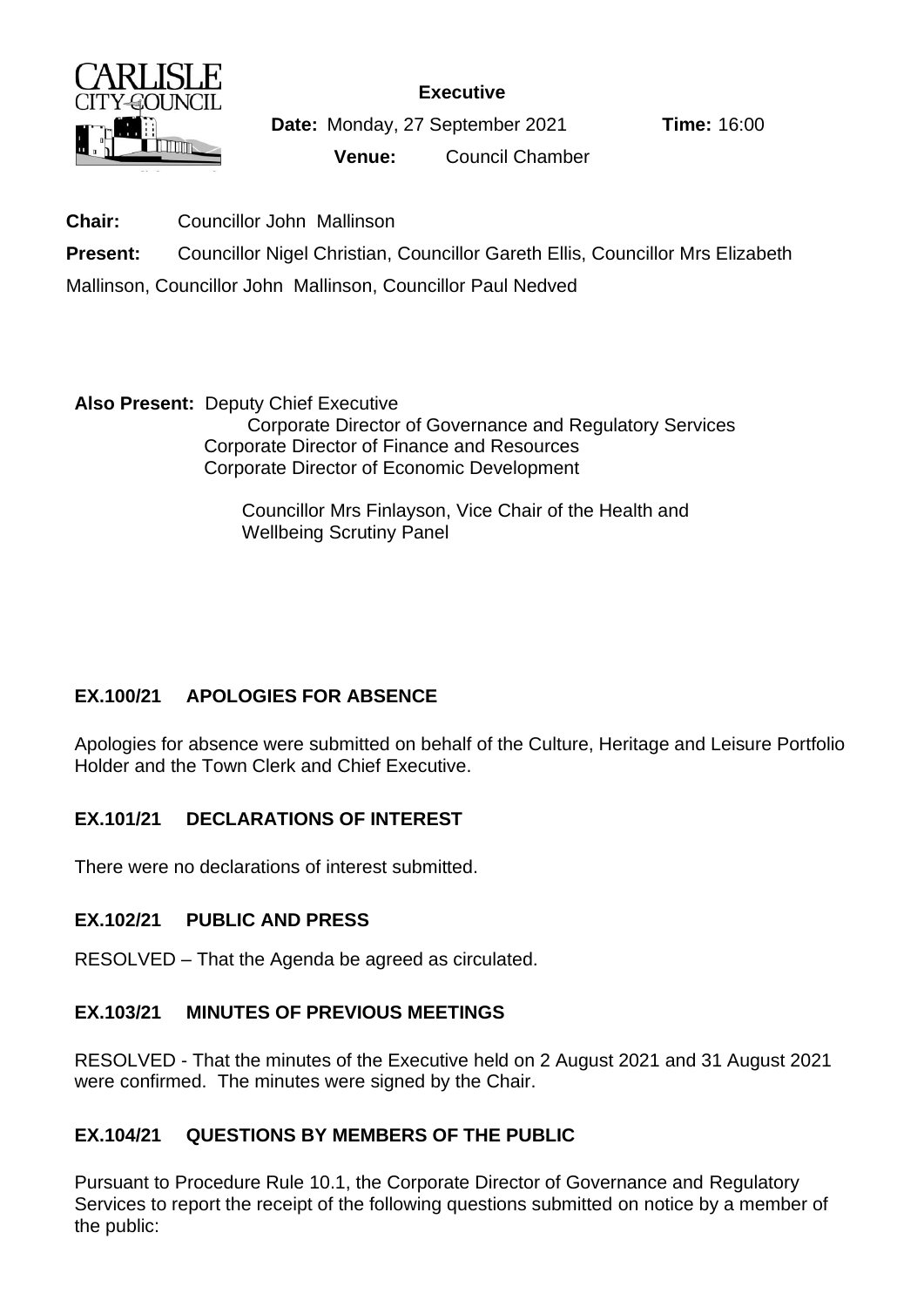#### **Victorian and Turkish Baths Question 1**.

"The Carlisle Plan was amended by the Executive at their meeting of 31 August 2021 to include the Turkish Baths. Under Delivering the Borderlands Inclusive Growth Deal, the Plan states that "works to the exterior of the building

and the installation of new utilities systems" will be implemented. At a meeting of the Council on 27 April 2021, the Council Leader gave a statement in which he said that a budget had been identified within the Borderlands project to fund the exterior and interior work to the baths. Is the budget within the Borderlands project conditional on the City Council making the site of the 1970s pool building available to the Borderlands project?"

The Leader responded to the question:

"The Station gateway project includes proposals to re-develop the area to the rear of the station to provide a new entrance, additional parking, drop off facilities and replacement bus services.

In order to accommodate the development, the City Council has made available the land currently occupied by the 1970s pools. However, this would require works to the Victorian and Turkish Baths which it was agreed would be funded by the Borderlands Project."

Pursuant to Procedure Rule 10.8 the member of the public asked a supplementary question:

"Were there any conditions tied to the £400,000 budget from the Borderlands Project?"

The Leader responded that he was not aware of any.

### **Question 2**.

"At the meeting of the Executive on August 31st 2021, it was agreed to refer the Asset Management Plan for approval to Council. It was confirmed to the Business Transformation Scrutiny Committee that under the plan the Victorian

and Turkish Baths are excluded from the maintenance programme and will be incorporated back into the programme on completion of the interior and exterior work that is to be funded by the budget from the Borderlands Project. Can the

Executive detail how maintenance and general repairs to the Victorian and Turkish Baths will be funded between now and the incorporation of the Baths into the maintenance programme?"

The Leader responded to the question:

"With regards the maintenance programme, the Victorian and Turkish Baths has been taken out of the maintenance programme while the capital works are undertaken as part of the Borderlands Station gateway project as there won't be any need for maintenance during this period. Once these works are completed and assessed, the Baths will be included in the programme."

Pursuant to Procedure Rule 10.8 the member of the public asked a supplementary question:

"Was the Council responsible for the works and which budget would the maintenance work come from?"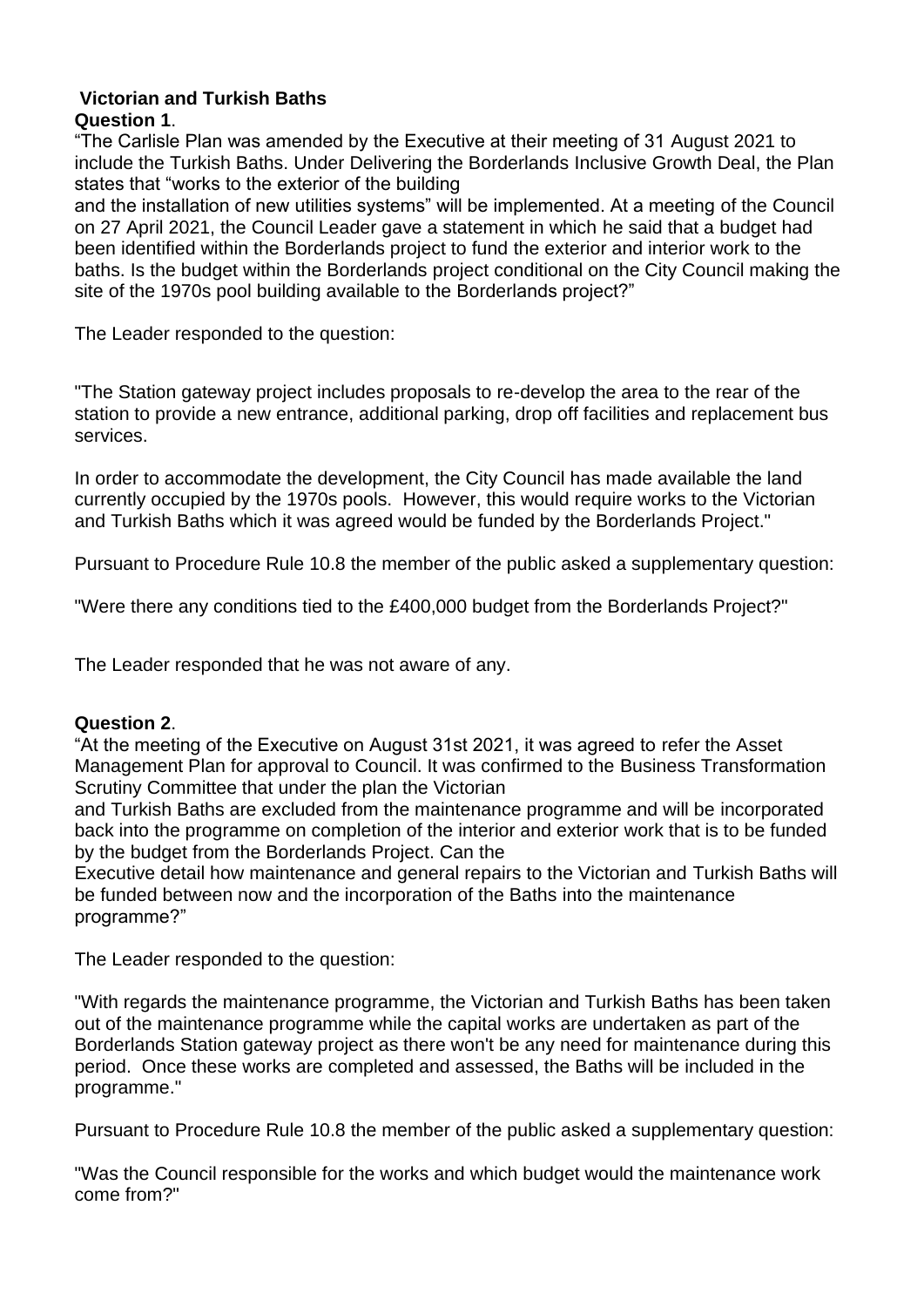The Leader responded that the works would be part of the Council's maintenance budget.

## **EX.105/21 NOTICE OF EXECUTIVE KEY DECISIONS**

(Non Key Decision)

**Portfolio** Cross-Cutting

#### **Relevant Scrutiny Panel**

Health and Wellbeing; Economic Growth; Business and Transformation

#### **Subject Matter**

The Notice of Executive Key Decisions dated 27 August 2021 was submitted for information. The Leader moved and the Finance, Governance and Resources Portfolio Holder seconded the paper.

**Summary of options rejected None** 

### **DECISION**

That, subject to the above, the Notice of Executive Key Decisions dated 27 August 2021 be received.

**Reasons for Decision** Not applicable

# **EX.106/21 SCHEDULE OF DECISIONS TAKEN BY OFFICERS**

(Non Key Decision)

**Portfolio** Cross Cutting

### **Relevant Scrutiny Panel**

Health and Wellbeing; Economic Growth; Business and Transformation

### **Subject Matter**

Details of decision taken by Officer under delegated powers wee submitted. The Leader moved and the Finance, Governance and Resource Portfolio Holder seconded the paper.

### **Summary of options rejected** None

### **DECISION**

That the decisions, attached as appendix A, be noted.

**Reasons for Decision** Not applicable

# **EX.107/21 JOINT MANAGEMENT TEAM**

(Non Key Decision)

**Portfolio** Cross-cutting

**Relevant Scrutiny Panel**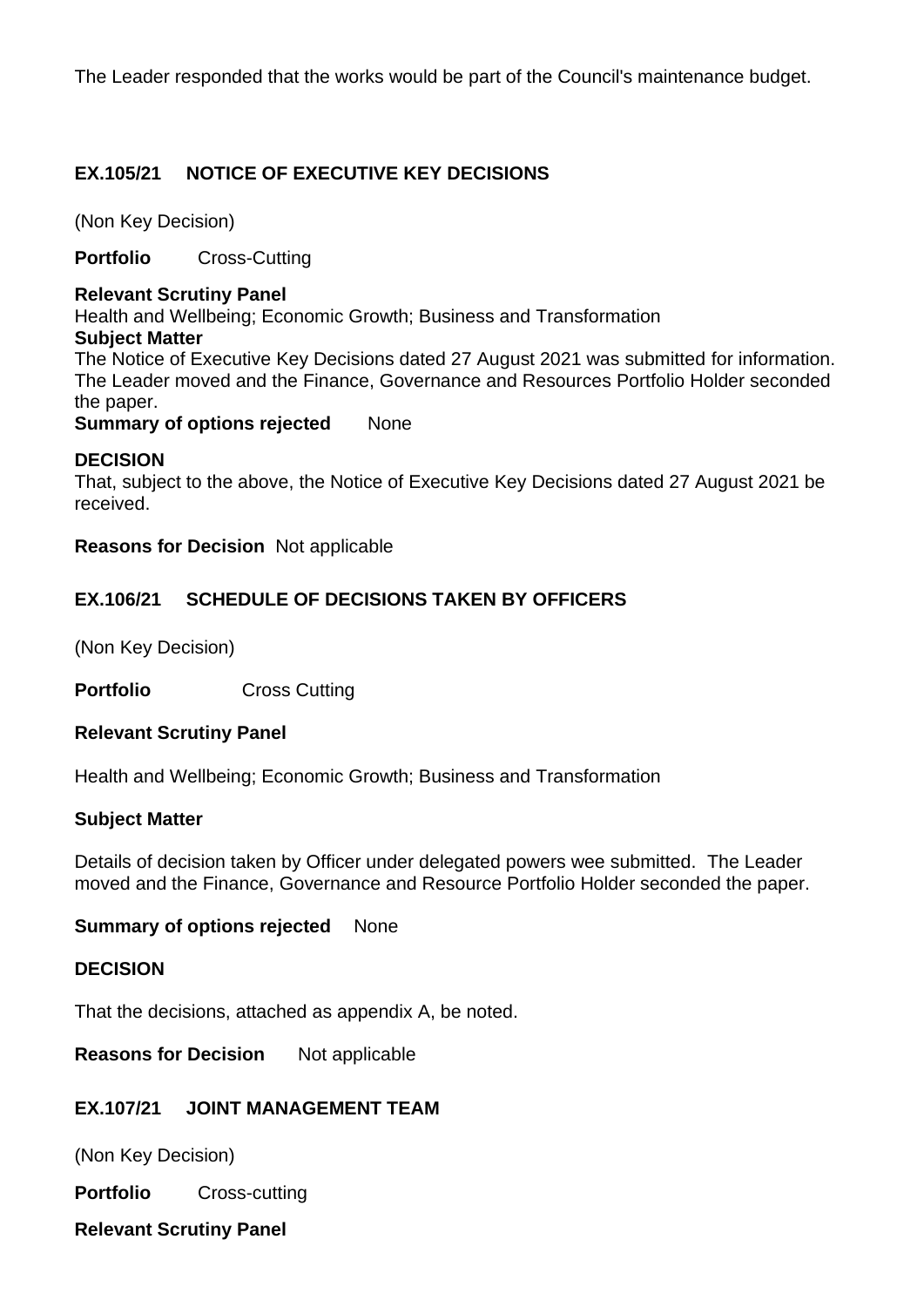Health and Wellbeing; Economic Growth; Business and Transformation **Subject Matter**

The Minutes of the meeting of the Joint Management Team held on 31 August 2021 were submitted for information.

The Leader moved and the Finance, Governance and Resources Portfolio Holder seconded the Minutes.

### **Summary of options rejected None DECISION**

That the Minutes of the meeting of the Joint Management Team held on 31 August 2021, attached as Appendix B, be received. **Reasons for Decision** Not applicable

# **EX.108/21 ANNUAL EQUALITY REPORT 2020/21 AND EQUALITY ACTION PLAN 2021**

(Non Key Decision)

**Portfolio** Communities, Health and Wellbeing **Relevant Scrutiny Panel** Health and Wellbeing **Subject Matter**

The Communities, Health and Wellbeing Portfolio Holder presented the Annual Equality Report for 2020/21 and the Equality Action Plan 2021. The Council had a positive approach to equality both in supporting staff and engaging with the community. This was demonstrated by the commitment to be open and transparent, acknowledging gaps in data and looking at how the Council can improve.

The Equality Action Plan 2021 set out actions on how the Council would work towards achieving the equality objectives and address the issues identified. The Communities Health and Wellbeing Portfolio Holder thanked

the Health and Wellbeing Scrutiny Panel for their input.

The Communities, Health and Wellbeing Portfolio Holder moved the recommendation which was seconded by

the Economy, Enterprise and Housing Portfolio Holder.

The Health and Wellbeing Scrutiny Panel has considered the report at their meeting on 2 September 2021

(Minute Excerpt HWSP.57/21 referred).

The Vice Chair of the Health and Wellbeing Scrutiny Panel was in attendance at the meeting. She noted that the Panel had noted the outstanding work that staff had undertaken during a difficult time and the Panel had welcomed the report.

### **Summary of options rejected** None

**DECISION**That the Executive had considered and commented on the content of the Annual Equality Report and Equality Action Plan.

**Reasons for Decision**The Annual Equality Report enabled the Council to fulfil requirements of the Public Sector Equality Duty.

# **EX.109/21 QUARTER 1 PERFORMANCE REPORT 2021/22**

**(**Non Key Decision)

**Portfolio** Finance, Governance and Resources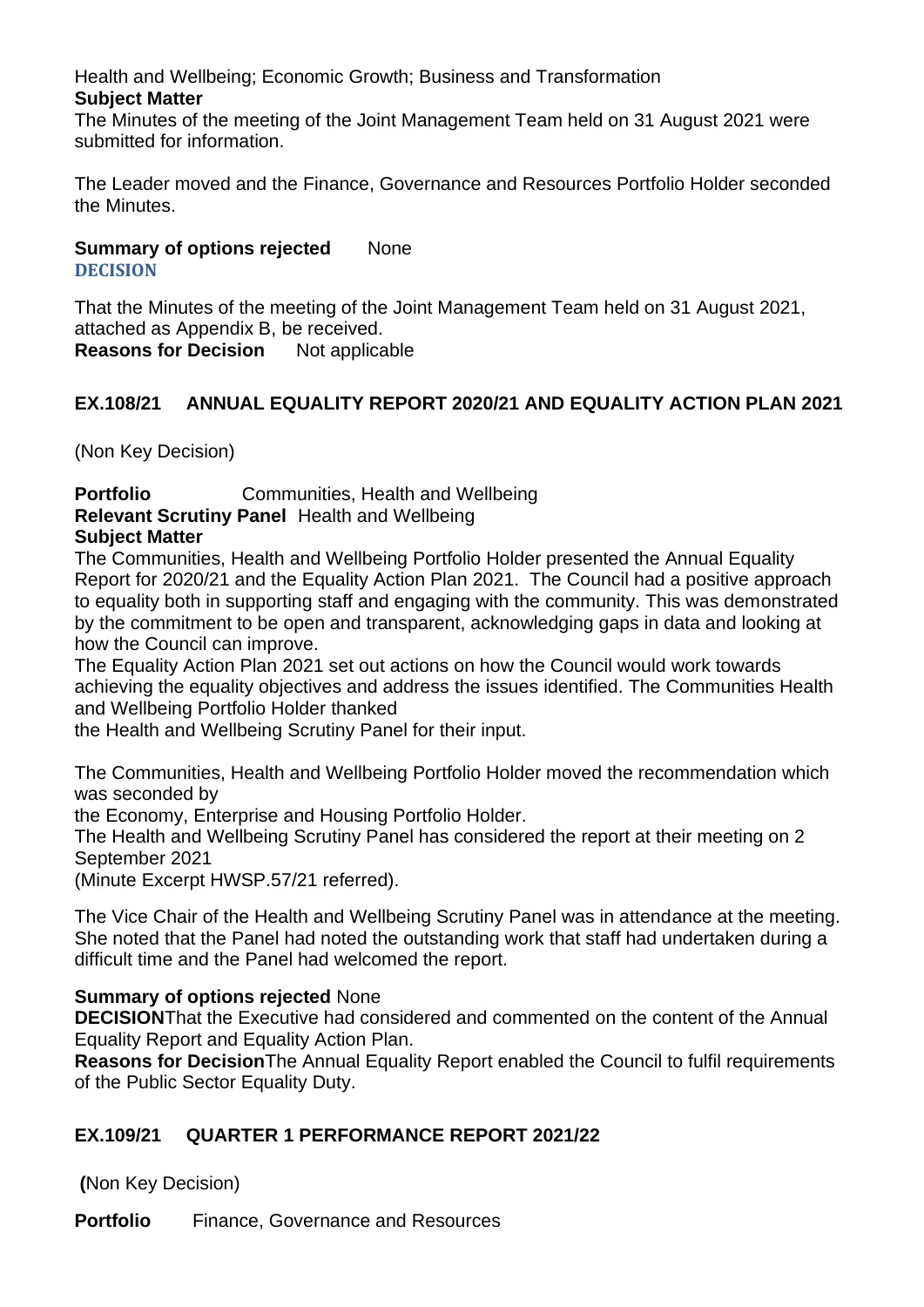#### **Relevant Scrutiny Panel**

Health and Wellbeing; Economic Growth; Business and **Transformation** 

#### **Subject Matter**

The Finance, Governance and Resources Portfolio Holder submitted report PC.36/21 containing the Quarter 1 2021/22 performance against the current Service Standards and a baseline position for the Carlisle Plan 2021-23 actions as defined in the draft Plan. Performance against the 2021/22 Key Performance Indicators (KPIs) were included as a dashboard. The recommendations from the Member Task and Finish Group on performance reporting were also detailed.

The Business and Transformation; Health and Wellbeing and Economic Growth Scrutiny Panels had scrutinised the performance at meetings held on 26 August, 2 and 9 September 2021 respectively. Excerpts from the minutes of those meetings were also submitted (BTSP.68/21, HWSP.58/21 and EGSP.57/21 referred).

The Finance, Governance and Resources Portfolio Holder moved the recommendations and the Leader seconded them.

#### **Summary of options rejected Mone**

#### **DECISION**

That the Executive had:

1) given consideration to the performance of the City Council as presented in Report PC.36/21, and the observations of the Scrutiny Panels, with a view to seeking continuous improvement in how the Council delivered its priorities.

2) considered and agreed the recommendations made by the Member Task and Finish Group regarding future performance reports.

#### **Reasons for Decision**

To seek Executive consideration of the performance of the City Council as presented in the report

### **EX.110/21 AMENDMENT TO THE COMPLAINTS AND FEEDBACK POLICY**

(Non Key Decision)

Portfolio Finance, Governance and Resources

#### **Relevant Scrutiny Panel Business and Transformation**

#### **Subject Matter**

The Finance, Governance and Resources Portfolio Holder reported that the Complaints and Feedback Policy was an important mechanism for residents to put forward feedback to improve Council services. The Council had undertaken a review of the policy to improve the customer experience, better manage expectations and maximise internal efficiency when investigating and responding to complaints. Proposed amendments would highlight best practice and provide valuable feedback for service improvement.